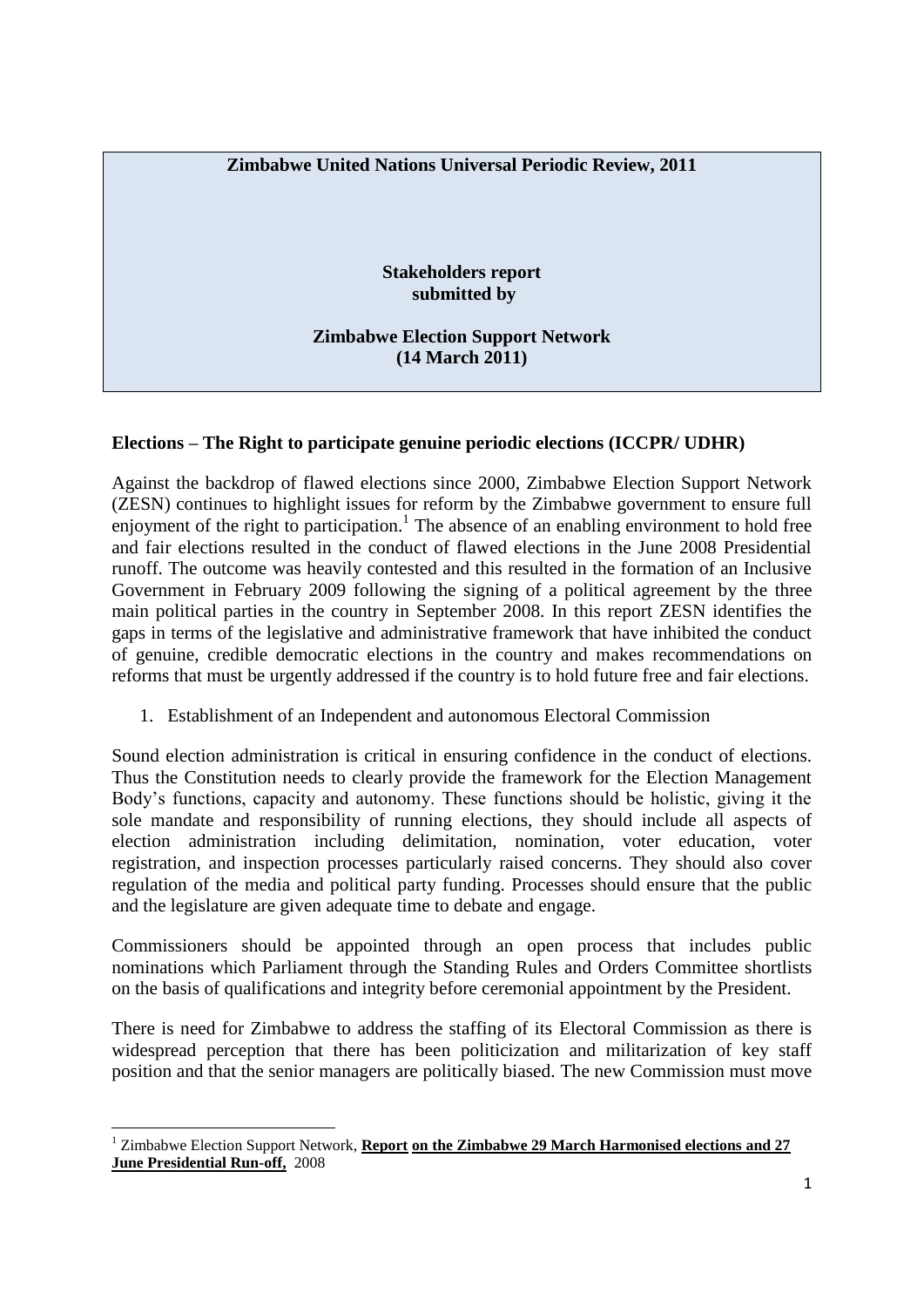in to replace discredited managerial staff members with new staff that will carry out their duties independently and without political bias

2. Independent Electoral Court

The Constitutional and legislative framework for elections provides the regulatory environment in which elections take place. Transparent and effective conflict resolution and management mechanisms are essential. In Zimbabwe, the judiciary is the primary mechanism for dispute resolution. It is critically important that the judicial officers (be they judges or magistrates) are independent, impartial and objective and that they are able to adjudicate fairly and efficiently, given the pressures and demands of the electoral period.

Currently the judges of the Electoral Court are seconded during election periods from the High Court, in accordance with the legislated nomination and appointment. It is recommended that an Electoral Court with permanent status, staffing and resources be established in Zimbabwe.

3. An Electoral Code of Conduct

The ability to campaign without fear of violence is a basic political right that requires vigilance and commitment on the part of the parties, their supporters, the security forces and the EMB. The development of a legally enforceable Code of Conduct is one means of contributing to the development of free and fair electoral practices. This code of conduct should prohibit and prescribe certain forms of behaviour on the part of government, the EMB, political parties, their supporters and the media. Issues which should be covered include but are not limited to:

- Parties may not use language or act in such a way that may provoke violence, or the intimidation of candidates, members of parties, representatives or supporters of parties, candidates or voters.
- Parties may not publish false or defamatory allegations in connection with an election in respect of a party, its candidates;
- No person may remove conceal or destroy any voting or election material;
- No one may offer an inducement to join or not join a party, to attend or not attend a public meeting, rally, demonstration, or public political event, to vote or not vote in a particular way;
- No one may carry or display weapons at a political meeting;
- No one may unreasonably prevent access to voters for the purpose of voter education, collecting signatures, recruiting members, raising funds or canvassing support.
	- 4. Political Finance

The financing of political parties is generally considered to be one of the critical factors for the success of multiparty democracy. In Zimbabwe, the Political Parties (Finances) Act [Chapter 2:11] of 2001 prohibits foreign donations to political parties or individual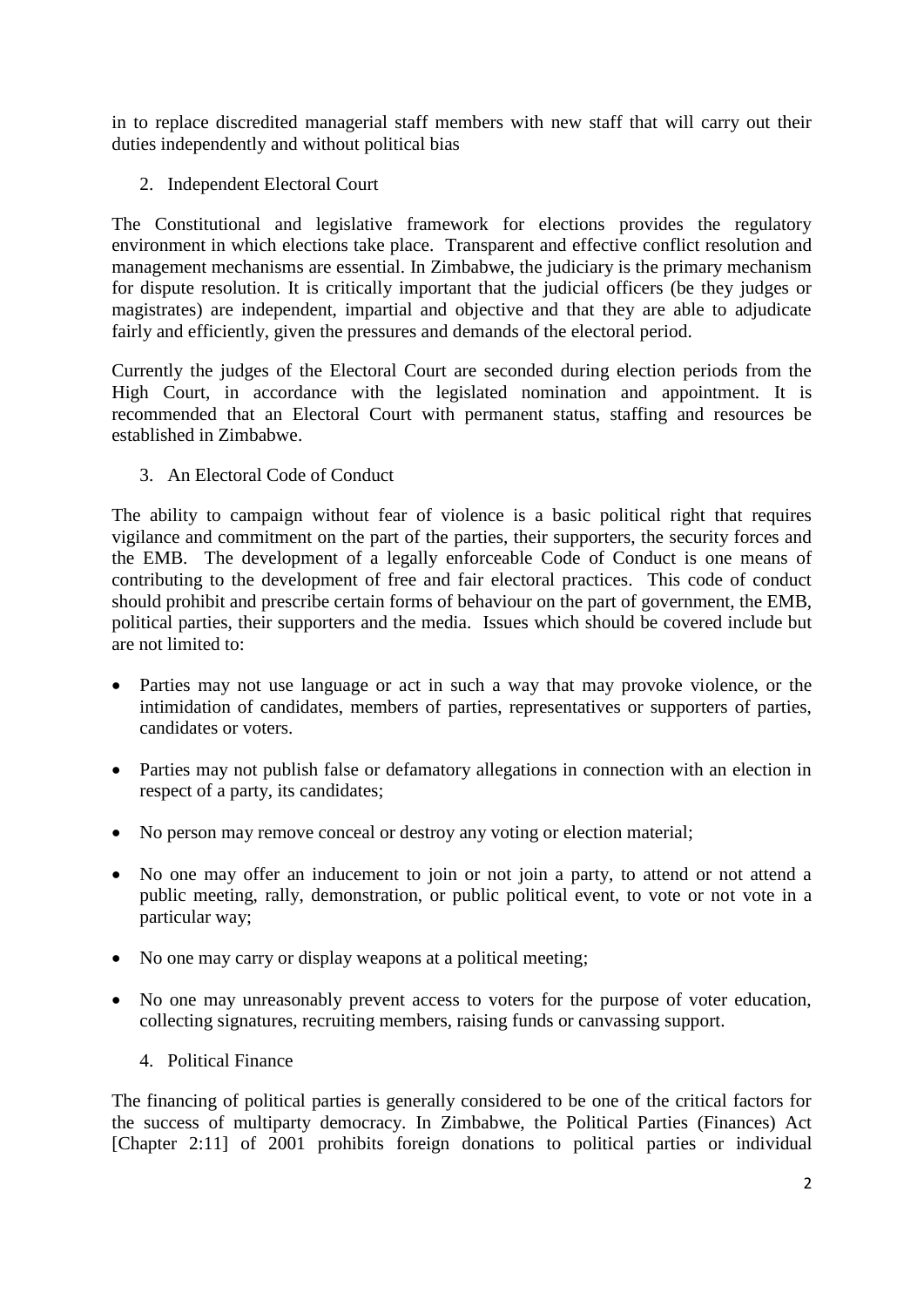candidates. The Act further provides for State funding of political parties. The management of political parties in Zimbabwe, especially during election periods, is an expensive affair. The current threshold for accessing public funding in Zimbabwe only benefits large parties such as ZANU (PF) and the MDC, to the exclusion of smaller political parties. Recommendations include:

- Management of public finance to political parties should be the mandate of the Electoral Commission.
- Reasonable limits must be placed on donations to political parties.
- Political parties must be required to present to an independent electoral commission and subject to oversight by Parliament, annual audited accounts in respect of funds received from the State.
- The Minister of Justice should not be involved in determining who qualifies for public funding and in allocating the funds to political parties because there is a clear conflict of interest and lack of transparency and accountability.
- Lastly, it is necessary to review the current threshold for qualification for public funding.
	- 5. Electoral System

Post election conflicts currently bedevilling Zimbabwe have generated fundamental questions about the extent to which the First-Past-the-Post electoral system is still relevant in Zimbabwe. The interim period should be viewed as an opportunity to search for electoral frameworks that accommodate both the losing and winning political parties in government. Contemporary Zimbabwe also needs an electoral system (Hybrid Model) that is sensitive to issues of gender disparity in key positions of political authority and minority populations.

6. Diaspora Vote

Taking into account the extensive migration of Zimbabweans for various economic and political reasons, the issue of the right of Zimbabweans in the Diaspora to vote is pertinent. Zimbabweans in the Diaspora should be entitled to vote. However, appropriate mechanisms must put in place to ensure the transparency and integrity of the vote.

7. Voting for Differently Disabled

In the case of the disabled, there is urgent need for voter registration methods, voter education strategies and Election Day mechanisms that ameliorate the different types of challenges this special group of people encounters. For example voter education, election campaign and polling materials are not tailor-made for people with visual disabilities. Very few, if any, attempts have been made to ensure that such special needs are catered for in all election administration processes including the production of Braille ballot papers and polling station access.

It is also important that the whole electoral process is receptive to people with special needs. People living with disabilities should be able to participate in elections as voters, candidates and election administrators.

8. Special Voting mechanisms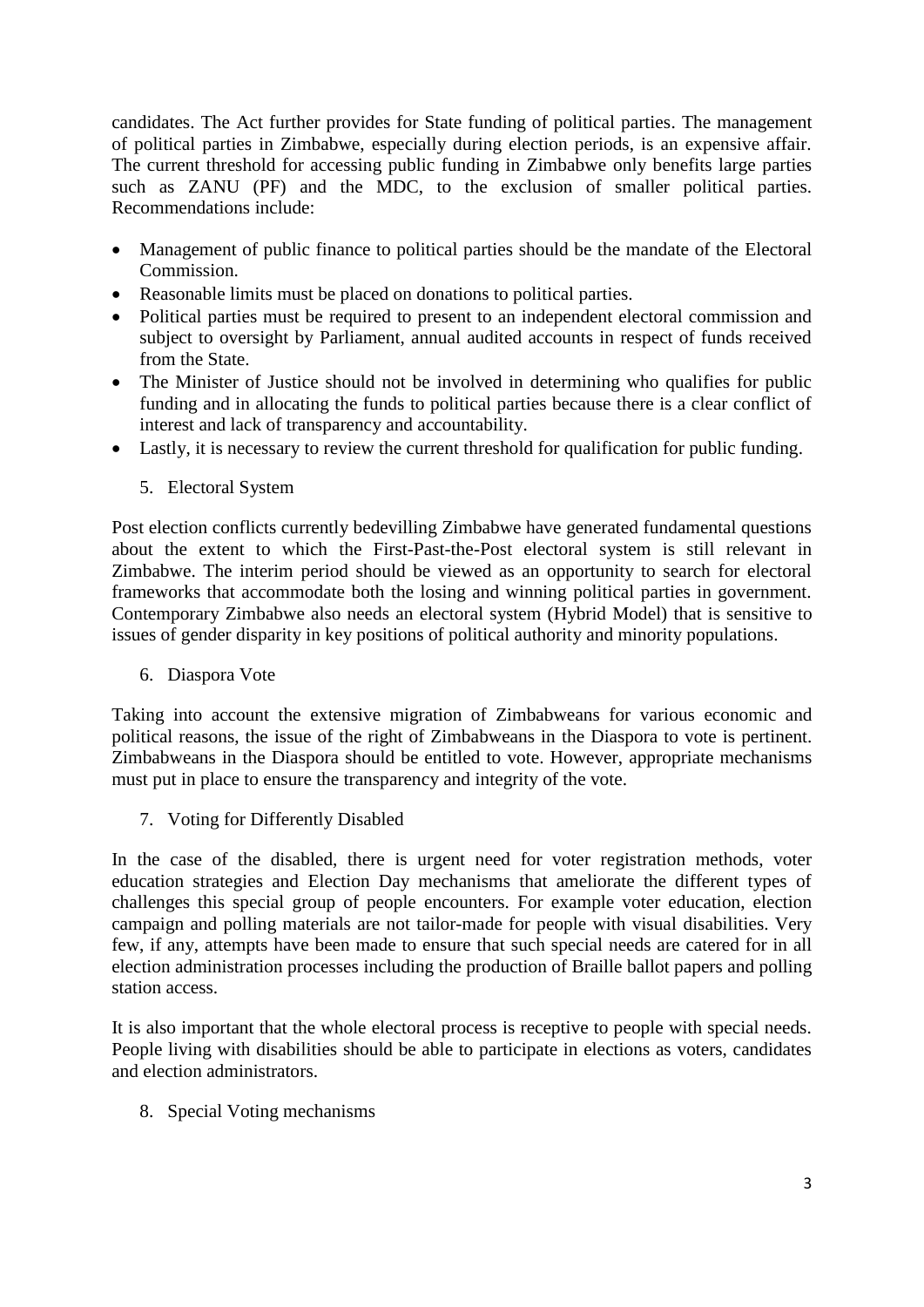Voting is every citizen's right. No eligible national citizen should be deprived of registration or the right to vote as a result of being homeless, ill, out of the country, in prison, etc. Yet, under Zimbabwe's electoral laws only citizens outside their home constituencies on official national duty can cast postal votes, a requirement that is widely viewed as disenfranchising more than three million Zimbabweans living abroad. Concerted effort should be taken to correct this constitutional anomaly. Transparency I the conduct of the current postal voting mechanisms is also critical as it is not open to any scrutiny, and continues to be challenged as open to manipulations. Allegations that security forces using this system are not able to cast secret ballots, and cast further votes on elections continue to made in each election.

Special voting procedures must be put in place to allow every Zimbabwean in whatever circumstances to exercise his right to franchise. Procedural options which the Zimbabwe government should be urged to consider include:

- Advance voting for election administration staff, election observers and security forces.
- Out-of-country voting where citizens in the diaspora are entitled to cast their ballots at special polling stations at the country's embassy or by post.
	- 9. Voters Roll

The accuracy and integrity of the voters' roll is an essential component of democratic elections. The current electoral roll is highly inaccurate and needs complete overhaul before next general elections. Claims of duplicate entries, voters enrolled in wrong constituencies, eligible voters being left off, and, underage and deceased persons on the roll continue to be verifiably reported.<sup>2</sup> Ideally, an audit of constituency roll should be conducted and anomalies rectified before the next election is held.

The Government of Zimbabwe and the Election Commission should look at the following key areas of the voters roll:

- Draw up a new a voters' roll in Zimbabwe that will go a long way in improving the currency, accuracy and completeness of the voters' roll. The process should be transparent and inclusive to ensure that all eligible persons are registered;
- Increase transparency of the voter registration processes such as deletion from the voters' roll as the process is currently out of public scrutiny and the criteria for deletion is left to the discretion of the Constituency-Registrars;
- The voters' roll should be accessible and readily available for inspection to the public to increase transparency and confidence in the voters' roll.

## **Results Announcement**

Counting and tabulation of results must be properly done within the provisions of the Electoral Act. The counting, collation and verification processes should be done in the presence of candidates or their polling agents at all levels beginning with the polling station.

 2 For example, Zimbabwe Election Support Network, **Voters Roll Observation Report**, 2010